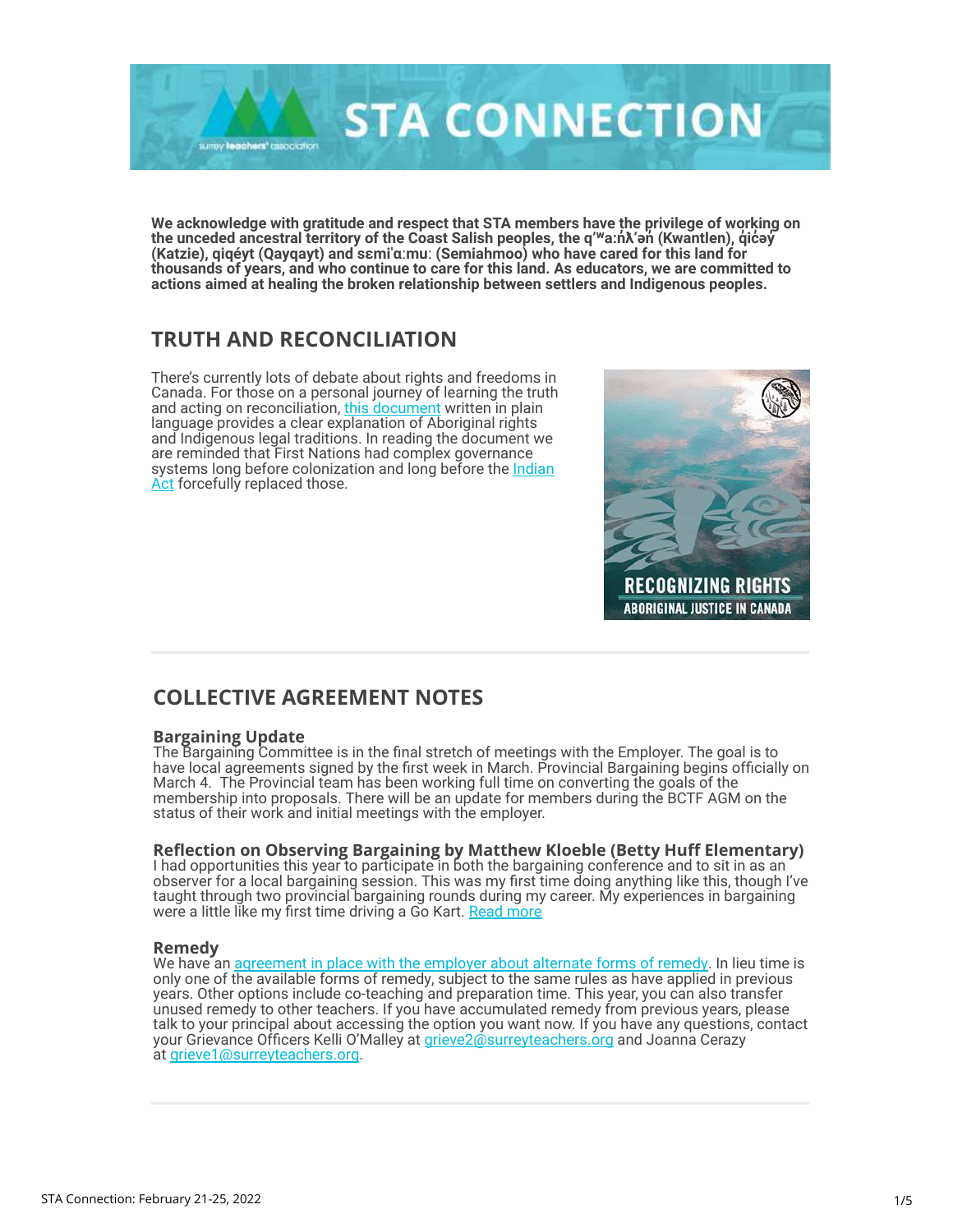# **NEW TEACHERS' CONFERENCE**

Are you new to teaching? Do you have questions about what you union has to offer? Your pay cheque? Your contract? For answers, you can attend our New Teachers' Conference that will be held via Zoom on **Tuesday, March 1st, 2022, from 9:00 am to 3:00 pm**. Release time is provided for you to attend. Details will be sent after you register. [Register now](https://surreyteachers.us20.list-manage.com/track/click?u=37ec644ae87e34b54b3912660&id=86e2fced17&e=7261da6bdb)

Registration is open to teachers in the first 3 (or so) years of teaching, who have not attended before. Teachers Teachingon-Call who do not have a part-time contract are not eligible to attend this event. We will hold a TTOC event in June.

**NOTE:** Registration for this event will be closed on Monday, February 28, 2022, at 8:30 am. Currently registration is low and if it remains low after the cutoff date, it will be cancelled. In case of cancellation, current registrants will be notified immediately.



# **A MESSAGE FROM TABLE OFFICERS**

We want to let you know that you are in our thoughts and that we understand the how hard it must be to be working within a system that does not always feel inclusive or safe. We know that the EA shortage is causing many stressors in classrooms, for LST; for IST; and for many of your colleagues. Unfortunately, we have limited ability to affect change in this situation. That inability weighs heavy in our hearts, and we stand with you wanting to make it better. We do not know how to do that yet. [Read more](https://surreyteachers.us20.list-manage.com/track/click?u=37ec644ae87e34b54b3912660&id=51d263f697&e=7261da6bdb)



## **HEALTH AND SAFETY**



Sick Leave and BCTF Salary Indemnity Plan Information from Accommodations Officer, Dana Neidig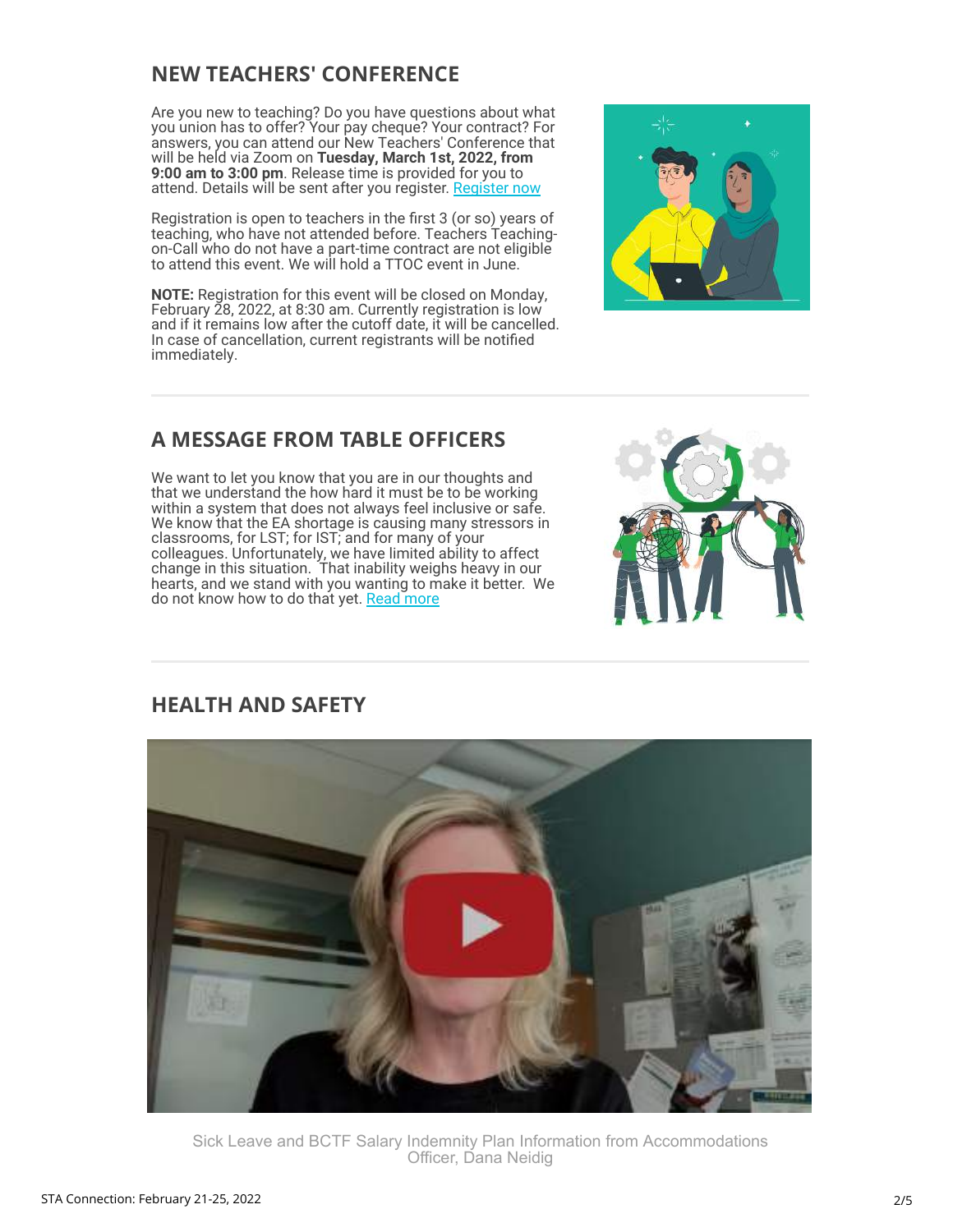#### **Resources**

- To learn more about sick leave, read the [Collective Agreement](https://surreyteachers.us20.list-manage.com/track/click?u=37ec644ae87e34b54b3912660&id=b310c39309&e=7261da6bdb) from page 139 onwards.
- **[BCTF Salary Indemnity Plan](https://surreyteachers.us20.list-manage.com/track/click?u=37ec644ae87e34b54b3912660&id=3907dead2b&e=7261da6bdb)**
- **[BCTF Health and Wellness Program](https://surreyteachers.us20.list-manage.com/track/click?u=37ec644ae87e34b54b3912660&id=b7cb8a2f70&e=7261da6bdb)**

#### **If you contract COVID-19**

If WorkSafeBC can link your case to an exposure at school, you are entitled to have most of your sick days reimbursed by WorkSafeBC. The exact amount of reimbursement will depend on your salary. The district will use your sick days to cover time not covered by WorkSafe BC such that you do not lose any salary. Most importantly, you need to call WorkSafeBC Claims Call Centre at 604 231 8888. If you don't call, they don't know about your claim. They will give you a claim number to put on your Form 6A[. Read more](https://surreyteachers.us20.list-manage.com/track/click?u=37ec644ae87e34b54b3912660&id=f77eeabf52&e=7261da6bdb)

## **PROFESSIONAL DEVELOPMENT**

#### **What is Local Specialist Association (LSA)?**

- L.S.A. stands for Local Specialist Association. An L.S.A. is a local organization of teachers or specialists within a school district who teach in a common subject area or grade level (i.e. Secondary English, Primary, Teacher Librarians etc.).
- LSAs differ from a Chapter of a Provincial Specialist Association (PSA). LSAs are governed and managed by the local union in a school district, whereas Chapters are governed by the parent PSA. In some cases, the local organization is both an LSA and a local chapter of a PSA.
- Similar to other committees of the STA, LSAs follow the guidelines, policies, and procedures of the association.

#### [Read more](https://surreyteachers.us20.list-manage.com/track/click?u=37ec644ae87e34b54b3912660&id=b80f7b7420&e=7261da6bdb)

## **ANNOUNCEMENTS**

### **International Women's Day**

Tuesday, March 8 is International Women's Day and the theme this year is "Gender equality today for a sustainable tomorrow", which recognizes the role that women and girls around the world in "leading the charge on climate change adaptation, mitigation, and response, to build a more sustainable future for all."



#### **Zumba on Zoom-ba for International Women's Day**

March 8th is International Women's Day! At 4:30 pm, the STA Status of Women Committee will be hosting a virtual Zumba Wellness Event for all STA members to celebrate our love and appreciation for each other. Zumba is great for our wellness, both body and mind. After running the world (or at least our classrooms) all day, take an hour out for yourself and just dance! [Register today](https://surreyteachers.us20.list-manage.com/track/click?u=37ec644ae87e34b54b3912660&id=381976399c&e=7261da6bdb)

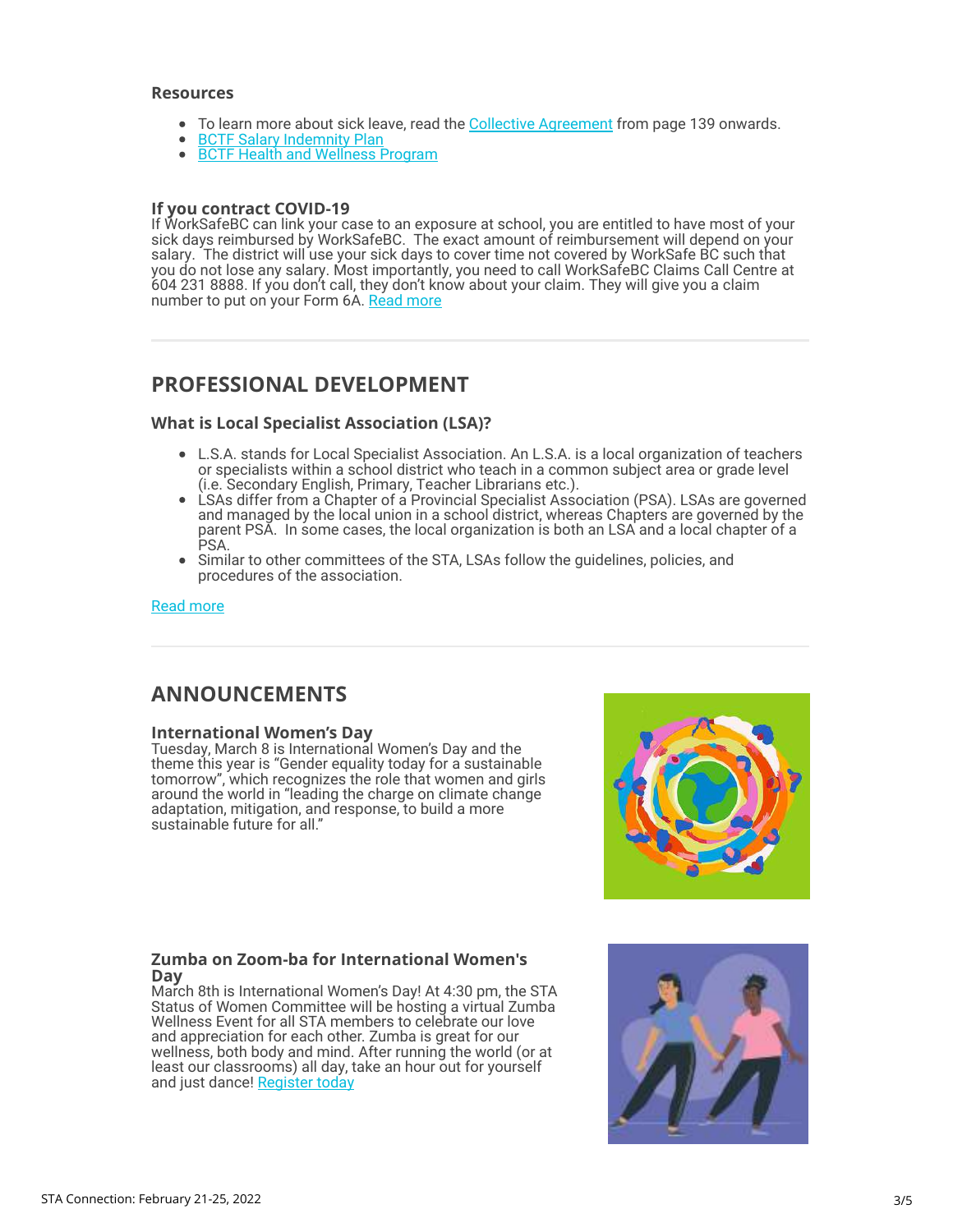### **Training (SURT)** Save the date for SURTs: April 12, 13,19, 20, and 21, 2022.

Registration will open close to Spring Break and will be advertised in the STA Connection and on the website.

**SAVE THE DATE: School Union Representative**

#### **International Solidarity Committee**

The International Solidarity Committee has purchased a table for CoDevelopment Canada's winter fundraising event "Spotlight on Cuba: Solidarity Amidst Blockade and Pandemic" which brings together Cuban workers in the areas of education, science, sports, health, and public administration to discuss challenges and possibilities of international solidarity amidst the COVID-19 pandemic and the six-decade-long embargo against Cuba. This event will take place virtually on Saturday, February 26, 2022, from 2:00-4:00. If you are interested in attending this event, please complete this [form.](https://surreyteachers.us20.list-manage.com/track/click?u=37ec644ae87e34b54b3912660&id=af6f442b39&e=7261da6bdb)





### **New Westminster & District Labour Council Women's Day Event**

NWDLC is hosting a webinar with Minister Sheila Malcolmson and members of the BC Health Coalition on women workers and mental health. In recognition of International Women's Day, we will explore the intersection of women, work and mental health, the issues, challenges, and health supports needed for a strong pandemic recovery and future. Everyone welcome! [Register now](https://surreyteachers.us20.list-manage.com/track/click?u=37ec644ae87e34b54b3912660&id=82d03092a6&e=7261da6bdb)

## **BC TEACHERS' FEDERATION**

**How are BCTF decisions made?** [See the full How the BCTF makes](https://surreyteachers.us20.list-manage.com/track/click?u=37ec644ae87e34b54b3912660&id=2d8592a2dd&e=7261da6bdb) decisions PDF